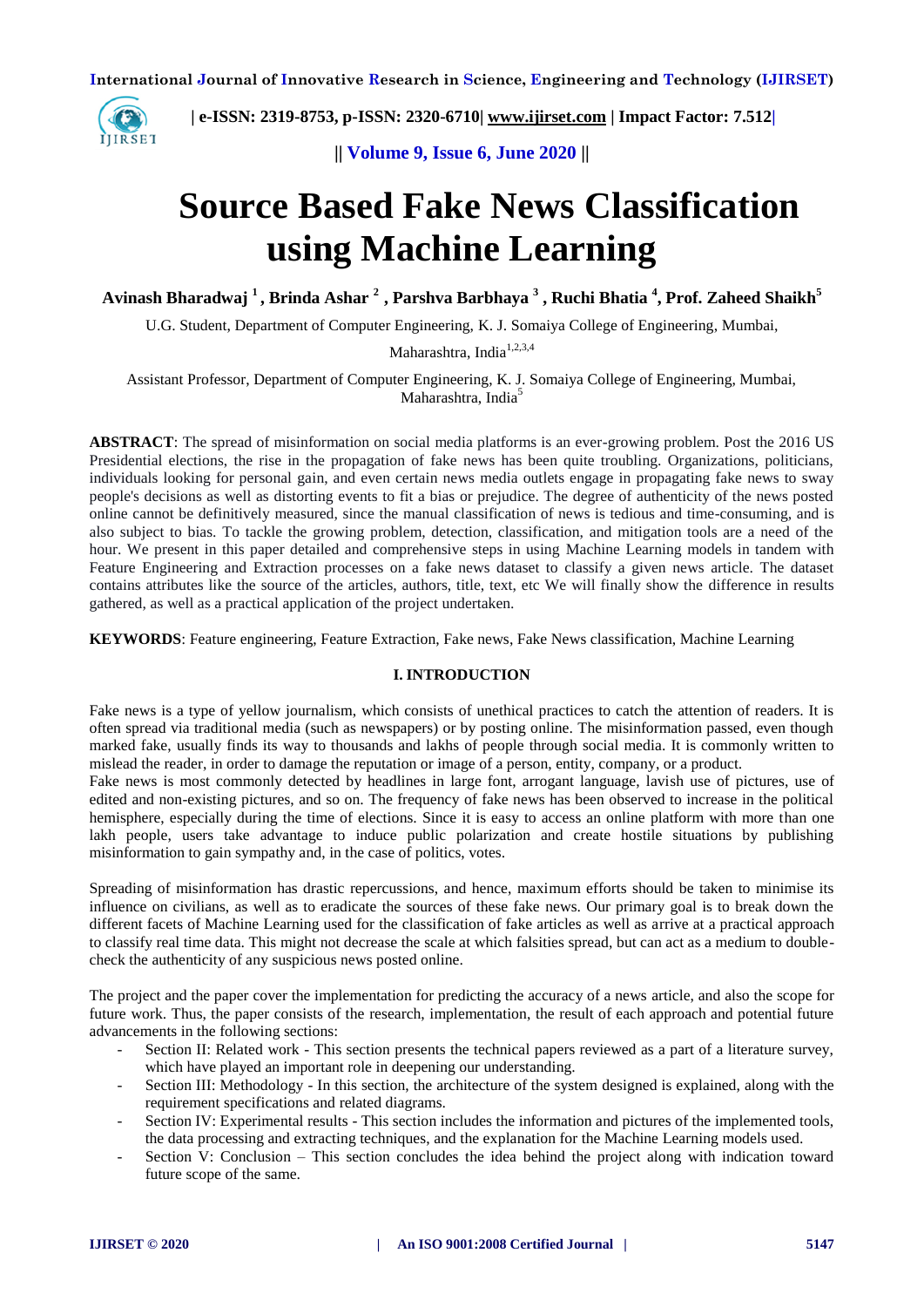

# **| e-ISSN: 2319-8753, p-ISSN: 2320-6710| [www.ijirset.com](http://www.ijirset.com/) | Impact Factor: 7.512|**

### **|| Volume 9, Issue 6, June 2020 ||**

#### **II. RELATED WORK**

H. Allcott and M. Gentzkow [1] primarily focused on highlighting what fake news is and how the content can be relayed from one user to another without any third-party filtering or fact checking. Fake news spreads at the speed of wildfire and manages to fool credible news sources at times. The birth of fake news stems from the fact that it is cheaper to provide than precise facts and consumers may enjoy partisan news. The definition and usage of fake news has evolved over time and got a surge in the term's popularity during the 2016 US Presidential elections. [2] mentions that while it was previously defined as sensational or false information that was disseminated under the guise of news reporting, it became synonymous with the spread of false information.This involves fabricated content, imposter content, manipulated as well as false context that could manipulate and mislead readers. Our thorough research also brought our attention towards satire, hate speech as well as bias.K. Sharma et al [2] in their paper have provided a proper breakdown on what exactly constitutes fake news, excluding the likes of satire and rumor, also categorizing methods of identification, viz, 1) Content based identification 2) Feedback based identification 3) Intervention based solutions.

In [9], Saad et al went about with the detection of fake news using N-gram analysis and Deep Learning models. Prior to feature engineering, they brought about the importance of preprocessing techniques for the data, which needed to be subjected to certain refinements like stop-word removal, lowercasing, tokenization, sentence segmentation and punctuation removal. Thus, for the machine learning models to be employed, stop word removal, sentence breakdown structures and stemming [8] with recurrent neural networks were observed as well. Saad et al [9] also sheds light onto the TF-IDF (Term Frequency - Inverse Document Frequency) : a weighting metric often used in information retrieval and natural language processing. It is a statistical metric used to measure how important a term is to a document in a dataset. Hence, these text preprocessing techniques, along with various classification models like Naive Bayes, SVM, Random Forest classifier and so on are applied to classify a given article into eight categories, i.e bs, bias, conspiracy, hate, state, satire, junksci and fake.

#### **III. METHODOLOGY**

The first step involved procuring datasets pertaining to the problem statement. The prominent datasets researched and shortlisted include: LIAR, Politifact, KaggleFN and NewsFN. Among the datasets shortlisted, KaggleFN seemed the most promising for preprocessing, feature extraction, and model classification. The reason is due to the fact that all the other datasets lacked the sources from where the article/statement text was produced and published from. Citing the sources for article text is crucial to check the trustworthiness of the news and further helps in labeling the data as fake or untrustworthy. Features to be considered:

- Author
- Published date
- Language
- Site\_URL
- Image\_URL
- Type
- Label
- Title ( generated attribute without stop words after preprocessing)
- Text (generated attribute without stop words after preprocessing)
- hasImage (generated attribute to check if the source contains images)

The dataset has 8 labels by which the articles in the corpus are classified with. These are: bias, bs, hate, state, conspiracy, satire, junksci, fake.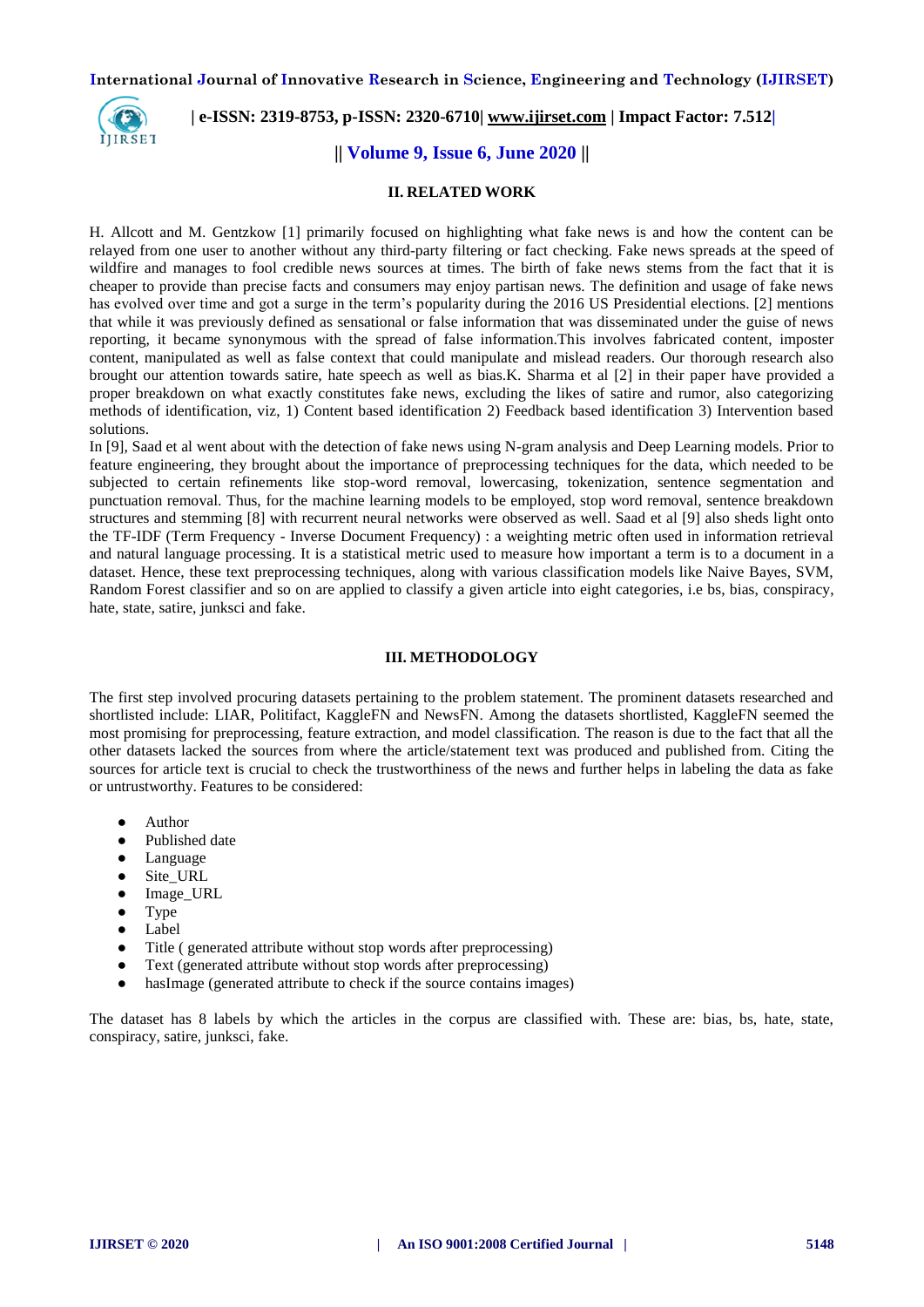

 **| e-ISSN: 2319-8753, p-ISSN: 2320-6710| [www.ijirset.com](http://www.ijirset.com/) | Impact Factor: 7.512|**

# **|| Volume 9, Issue 6, June 2020 ||**

|            | In [3]: print(dataset3['type'].value_counts()) |
|------------|------------------------------------------------|
| bs         | 600                                            |
| conspiracy | 430                                            |
| bias       | 389                                            |
| hate       | 245                                            |
| satire     | 146                                            |
| state      | 121                                            |
| junksci    | 102                                            |
| fake       | 15                                             |
|            | Name: type, dtype: int64                       |

Fig. 1: Distribution of type values after eliminating considerable skew in kaggleFN

The categories, bs (i.e. bullshit), junksci(i.e. junk science), hate, fake, conspiracy, bias, satire and state declare the category under which untrustworthy or false news fall under. The first step, which was text preprocessing was performed using the following:

1) Taking care of null/missing values 2) Transforming categorical data with the help of label encoders 3) Uppercase to lowercase 4) Number removal 5) Tokenization 6) Stop Word Removal, Stemming and Lemmatization (with POS tagging) using the Natural Language Toolkit Library. Prior to preprocessing, a considerable amount of skew towards the label, 'bs', was removed from the dataset. For feature engineering, the TF-IDF technique was used, while for feature extraction, the techniques Word2Vec and GloVe were used. This processed and embedded text is provided as an input to Machine learning models, where the data is made to fit the model, to get a prediction as an output. The models implemented include: 1) Support Vector Machine 2) Naive Bayes 3) Random Forest 4) Logistic Regression 5) AdaBoost 6) Decision Tree 7) Neural Networks.

#### **IV. EXPERIMENTAL RESULTS**

Using the dataset discussed above, we trained our model by preprocessing the data and applying the feature extraction and engineering techniques discussed above and finally, used the transformed data as input to the machine learning models . The accuracy results of classification are as follows:

#### **TF-IDF**

As explained by [9] Saad et al, right after preprocessing, the output is a corpus of raw texts that are stripped of stop words, stemmed and lemmatized. In order to get a sparse matrix of TF/IDF values, the following steps are taken:

- Tokenization of texts
- Counting of the tokens and
- Transforming the raw tokens into TF/IDF values.

The above steps are done with the help of the TfidfVectorizer, which transforms text to feature vectors that can be used as input to estimators/classifiers.

| <b>Train-test split</b><br><b>ML Models used</b> | 60:40  | 70:30   | 80:20   |
|--------------------------------------------------|--------|---------|---------|
| <b>AdaBoost</b>                                  | 95.6 % | 96.91 % | 95.36 % |
| <b>Random Forest</b>                             | 84.6 % | 81.0%   | 82.0 %  |
| <b>SVM</b> (linear)                              | 67.4 % | 67.9 %  | 68.0%   |
| <b>Logistic Regression</b>                       | 72.9 % | 75.0 %  | 77.0 %  |
| <b>Naive Bayes</b>                               | 43.3 % | 41.0 %  | 46.0%   |
| <b>Neural Network</b>                            | 55.0 % | 54.3 %  | 30.0 %  |

Table 1: Results of using TF-IDF with Machine learning models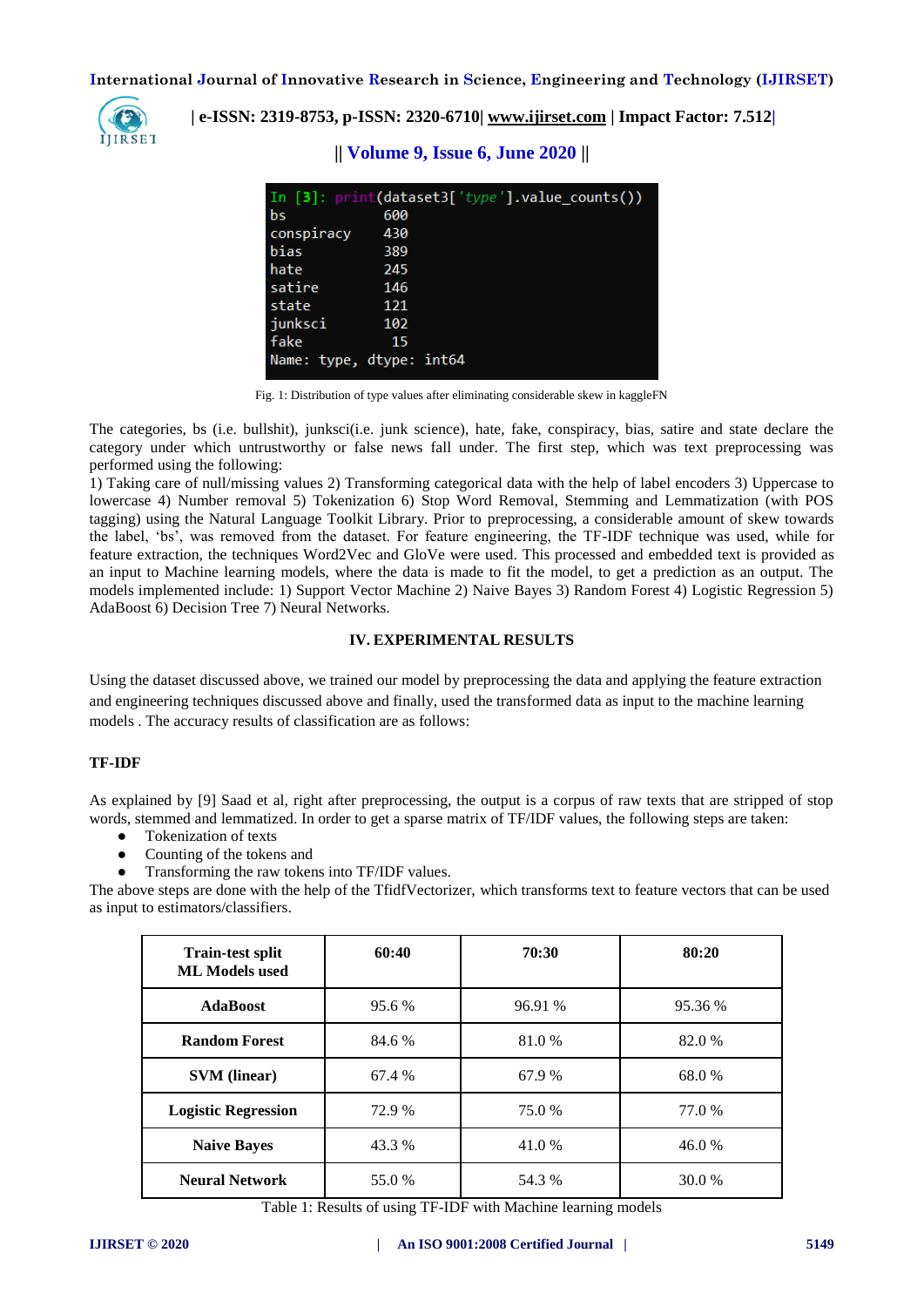

# **| e-ISSN: 2319-8753, p-ISSN: 2320-6710| [www.ijirset.com](http://www.ijirset.com/) | Impact Factor: 7.512|**

# **|| Volume 9, Issue 6, June 2020 ||**

For understanding the concepts of the feature extraction techniques Word2Vec and GloVe, the paper by M. Naili et al [10]was referred.

#### **Word2Vec**

The word embedding according to the document or text is created by checking the word from the input document with an embedding of all words of the English language already available on GoogleNews. This provides a matrix of vectors as an output that can be provided to Machine Learning models as an input.

| <b>Train-test split</b><br>ML model used | 80:20 | 70:30 | 60:40 |
|------------------------------------------|-------|-------|-------|
| <b>Adaboost</b>                          | 24%   | 28%   | 25%   |
| <b>Random Forest</b>                     | 47%   | 51%   | 46%   |
| <b>SVM</b> (linear)                      | 40%   | 38%   | 39%   |
| <b>Logistic Regression</b>               | 45%   | 43%   | 45%   |

Table 2: Results of using Word2Vec with Machine learning models

#### **GloVe**

The first step carried out was importing the pre-trained word vectors publicly available on Stanford NLP. After iterating through the corpus, word indices of all words were created. Then an embeddings matrix was created for words present in the training set of our dataset using the pre-trained word vectors. Words were accessed with the help of the word indices.

#### **Neural Network**

| 70:30<br>80:20<br><b>Train-test split</b> |        |
|-------------------------------------------|--------|
| 32.08%<br>32.44%<br><b>Neural Network</b> | 28.82% |

Table 3: Results of using GloVe with a Neural network

#### **ML models**

| <b>Train-test split</b><br><b>ML Models</b> | 80:20 | 70:30  | 60:40 |
|---------------------------------------------|-------|--------|-------|
| <b>AdaBoost</b>                             | 29.5% | 21.14% | 23.1% |
| <b>Random Forest</b>                        | 48.4% | 47.1%  | 45.9% |
| <b>SVM</b> (linear)                         | 42.5% | 42.6%  | 41.8% |
| <b>Logistic Regression</b>                  | 45.1% | 43.1%  | 41.6% |
| <b>Decision Tree</b>                        | 39.6% | 37.8%  | 36.5% |

Table 4: Results of using GloVe with Machine learning models

As seen from the results above, TF-IDF performs the best with the ML models compared to GloVe and Word2Vec.

As a part of implementing the above methodology, a Web portal was created by pickling the models.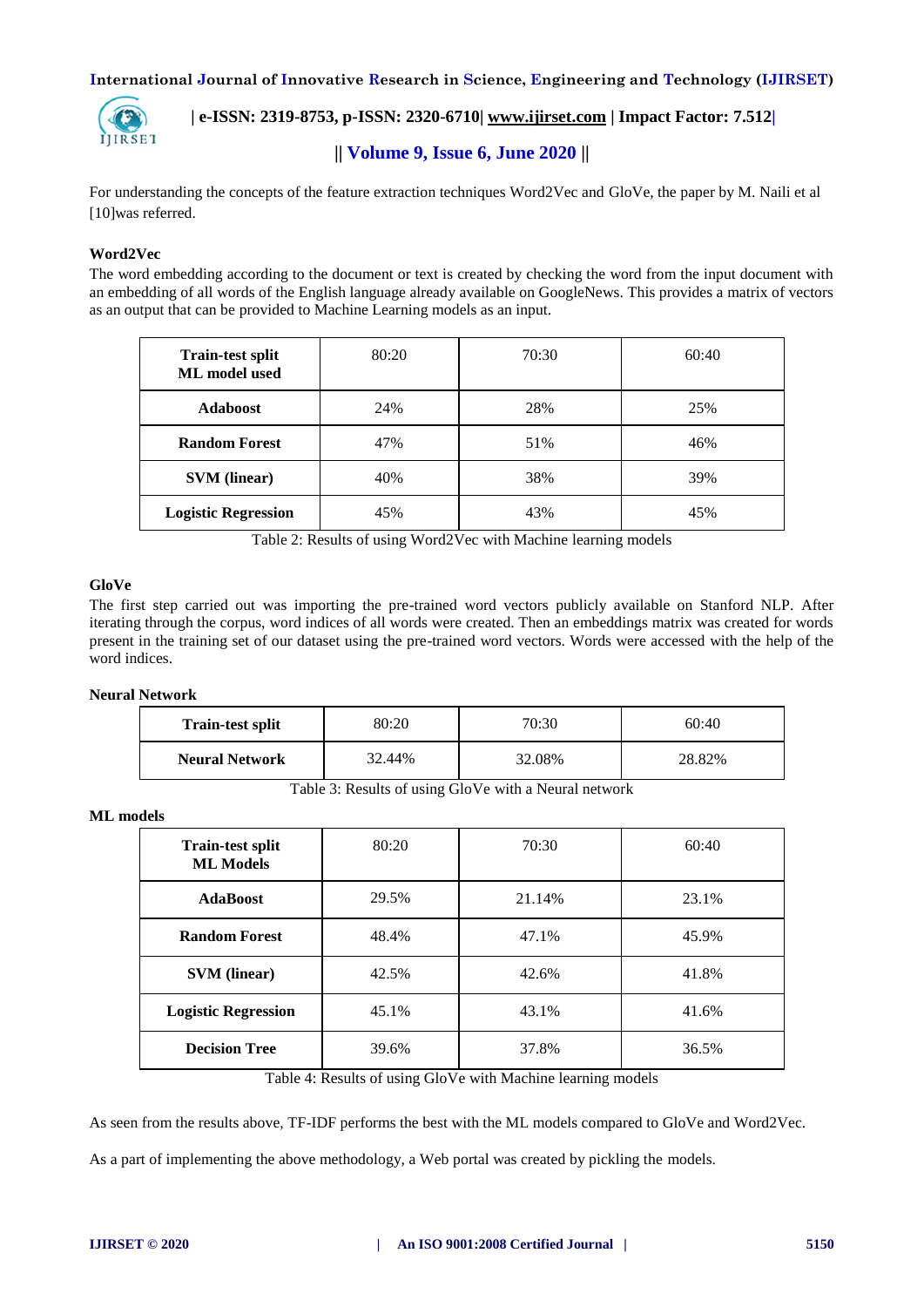

 **| e-ISSN: 2319-8753, p-ISSN: 2320-6710| [www.ijirset.com](http://www.ijirset.com/) | Impact Factor: 7.512|**

**|| Volume 9, Issue 6, June 2020 ||** 



Fig. 2: System Architecture of the tool for Fake News Classification



Fig. 3: Data Flow Diagram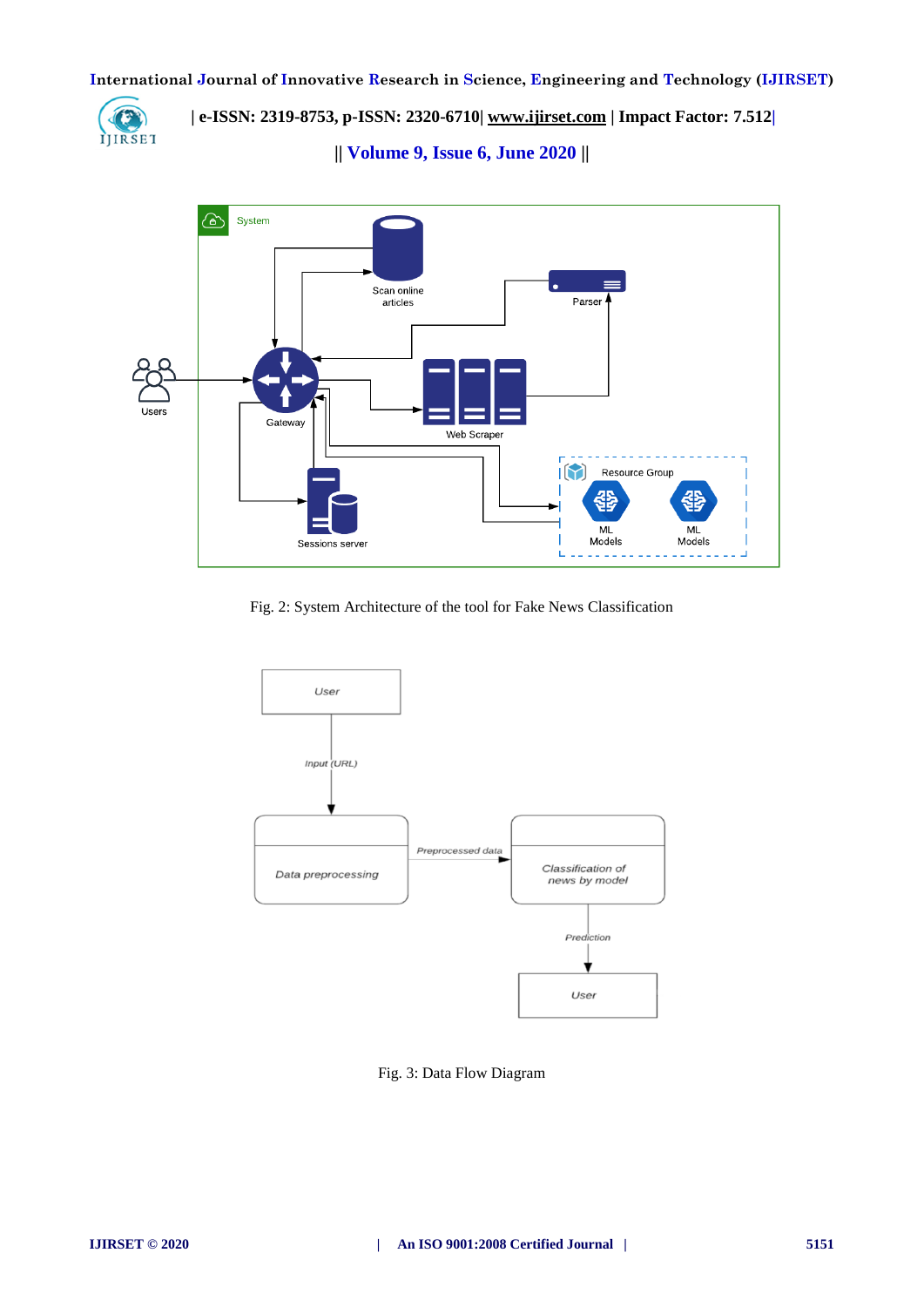IJIRSET

 **| e-ISSN: 2319-8753, p-ISSN: 2320-6710| [www.ijirset.com](http://www.ijirset.com/) | Impact Factor: 7.512|**

**|| Volume 9, Issue 6, June 2020 ||** 

|                                                                                                                   | <b>Fake News Tool Prototype</b>                                                                                                                                                                                                                                                                                                                                                                                                                                                                                                                                                                                                                                                                                                                                                                                                                       |  |
|-------------------------------------------------------------------------------------------------------------------|-------------------------------------------------------------------------------------------------------------------------------------------------------------------------------------------------------------------------------------------------------------------------------------------------------------------------------------------------------------------------------------------------------------------------------------------------------------------------------------------------------------------------------------------------------------------------------------------------------------------------------------------------------------------------------------------------------------------------------------------------------------------------------------------------------------------------------------------------------|--|
| <b>Enter URL</b>                                                                                                  |                                                                                                                                                                                                                                                                                                                                                                                                                                                                                                                                                                                                                                                                                                                                                                                                                                                       |  |
|                                                                                                                   | https://www.frontpagemag.com/point/2020/06/disney-purge-splash-mountain-daniel-greenfield/                                                                                                                                                                                                                                                                                                                                                                                                                                                                                                                                                                                                                                                                                                                                                            |  |
|                                                                                                                   | <b>SUBMIT</b><br><b>VIEW SOURCES</b>                                                                                                                                                                                                                                                                                                                                                                                                                                                                                                                                                                                                                                                                                                                                                                                                                  |  |
| Article Text:                                                                                                     | After revamping the Pirates of the Caribbean, Splash Mountain was bound to get purged by the most politically correct entertainment monopoly on the block.The Walt Disney<br>Company has announced plans to remodel the Splash Mo<br>of Brier Rabbit and Brier Bear before their floating log falls down the flume. Hilarious Disney is going to swap in characters from an animated movie that mobody saw and nobody<br>Cares about, and won't be able to recognize.<br>trying to racially pander with The Princess and the Frog, while setting itself up for a fall. The otherwise obscure animated movie still has at least as many offended social justice<br>critics as Song of the South for its black stereotypes and visual images. It won't be that long before there will be protests and Splash Mountain will have to be purged yet again. |  |
| <b>Model Name Result</b><br>adaboost<br>logistic<br>naive bayes<br>neural network bias<br>random forest bs<br>sym | bs<br>satire<br>bs<br>bs                                                                                                                                                                                                                                                                                                                                                                                                                                                                                                                                                                                                                                                                                                                                                                                                                              |  |
| Kevwords:                                                                                                         | purged characters disney purge wont walt princess song south mountain splash                                                                                                                                                                                                                                                                                                                                                                                                                                                                                                                                                                                                                                                                                                                                                                          |  |

The tool built can be used to carry out the following functions:

- 1. Scrape the contents of article for a given url
- 2. Extract useful information about the article
- 3. Using the machine learning models developed, try and classify the article. The user can see the model used as well as the result after classification.

We have developed a Chrome extension that works on similar lines which makes it easier to classify and categorize news. It also saves the current verdict of the model which is easily accessible to other users.



Fig. 5: Chrome extension - For articles that have been previously classified